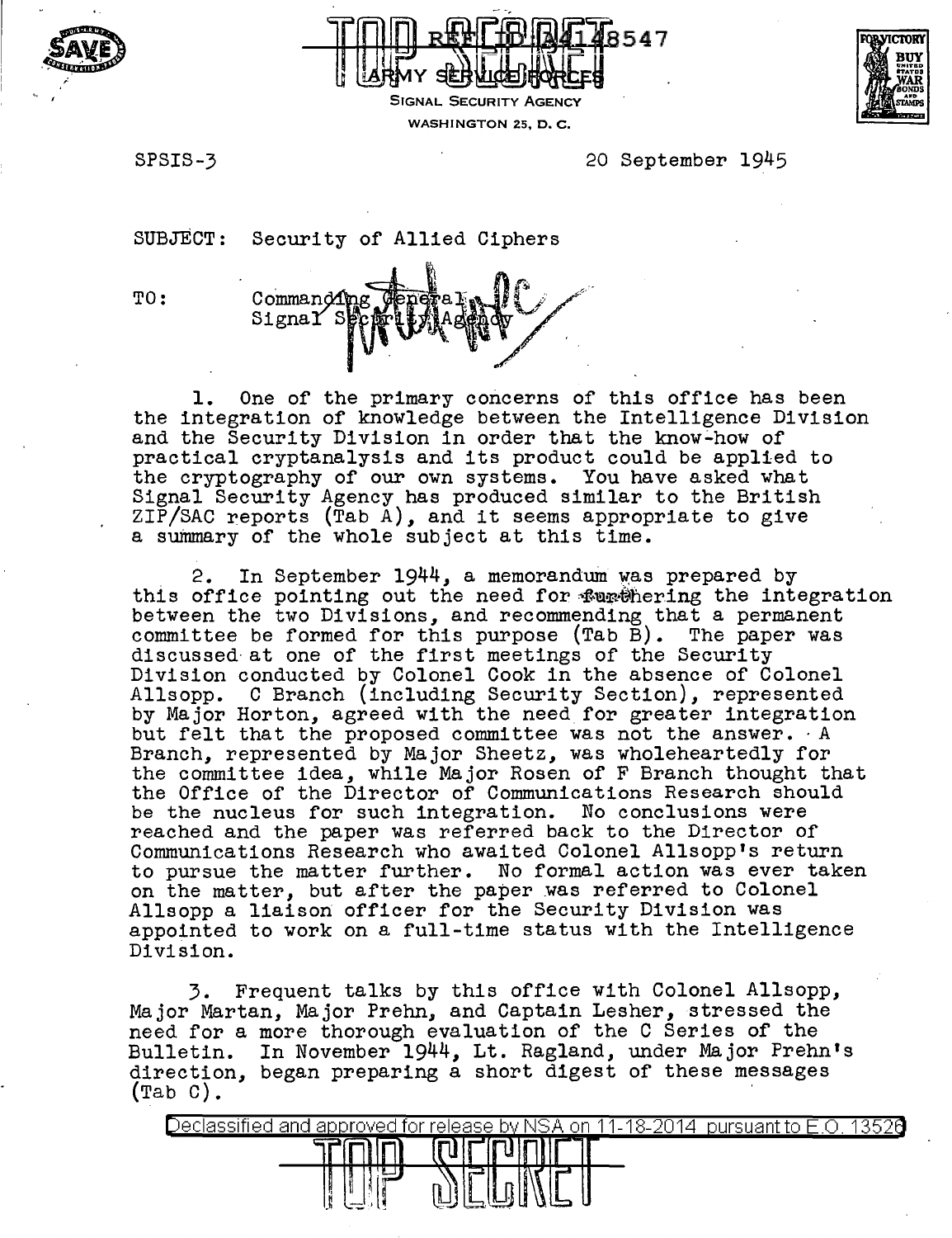SPSIS-3 (20 September 1945)

4. In the latter part of  $1944$ , this office learned of studies being undertaken by MIS on the evaluation of Japanese intelligence methods. In subsequent discussions with the MIS officer in charge of this unit, it became apparent that no comprehensive method was in force to insure that suitable action would be taken when communication security compromises were indicated. A written study of the above problem was undertaken by this office, and copies of Tab D were submitted to the Intelligence and Security Divisions for comment. A copy was also given to Major Spitzer of MIS for comment. This copy was also given to Major Spitzer of MIS for comment. resulted in a conference between Colonel Collins, members of Security Division, this office, and Lt. Colonel Goodrich of MIS, and in the issuance by MIS of a directive, dated 3 March 1945, which vested primary responsibility in MIS for conduct-. ing research in connection with material obtained from Ultra sources relating to (1) compromises of cryptographic systems employed by  $U.S.$  or Allied Forces, and  $(2)$  indications of enemy traffic analysis of  $U.S.$  or Allied communications. (See enemy traffic analysis of U.S. or Allied communications.<br>Tab E). The Director of Communications Research was desi The Director of Communications Research was designated by the Commanding Officer, Signal Security Agency, as the Agency's representative to fulfill its part of the directive. Major Spitzer was designated by MIS to make the studies outlined in the directive. Eventually, a full-time representative from B-IV worked in Major Spitzer's section, and twelve scanners in B-I were set up to isolate Bulletin material for it.

**REF ID: A4148** 

5. In the meantime Security Division set up a section of its own in the Comniunication Security Branch as a result of the study referred to in Tab D. This section was to study all sources of cryptographic compromise including Ultra. It started the series of "I" reports (Tab F). Five copies of these reports were prepared and were distributed to the Chief, Security Division and staff, A Branch, Commanding General, and Director of Communications Research, MIS (Major Spitzer), and file. This represents Signal Security Agency's equivalent of the British report (Tab *A*). This report was never distributed to the theatres by the Security Division since it had no authority to disseminate Ultra information, although according to Colonel Hayes and Lt. Colonel Bickwith it would be extremely valuable to the theater Signal and SIS officers. Communication Security Branch felt that the theaters were doing all that could be done and that the material in the. "I" reports' would represent no new information for them.

Major Spitzer has been carrying out the responsibility of MIS in evaluating cryptanalytic and T/A successes of the Japanese, but has been handicapped in not having technical